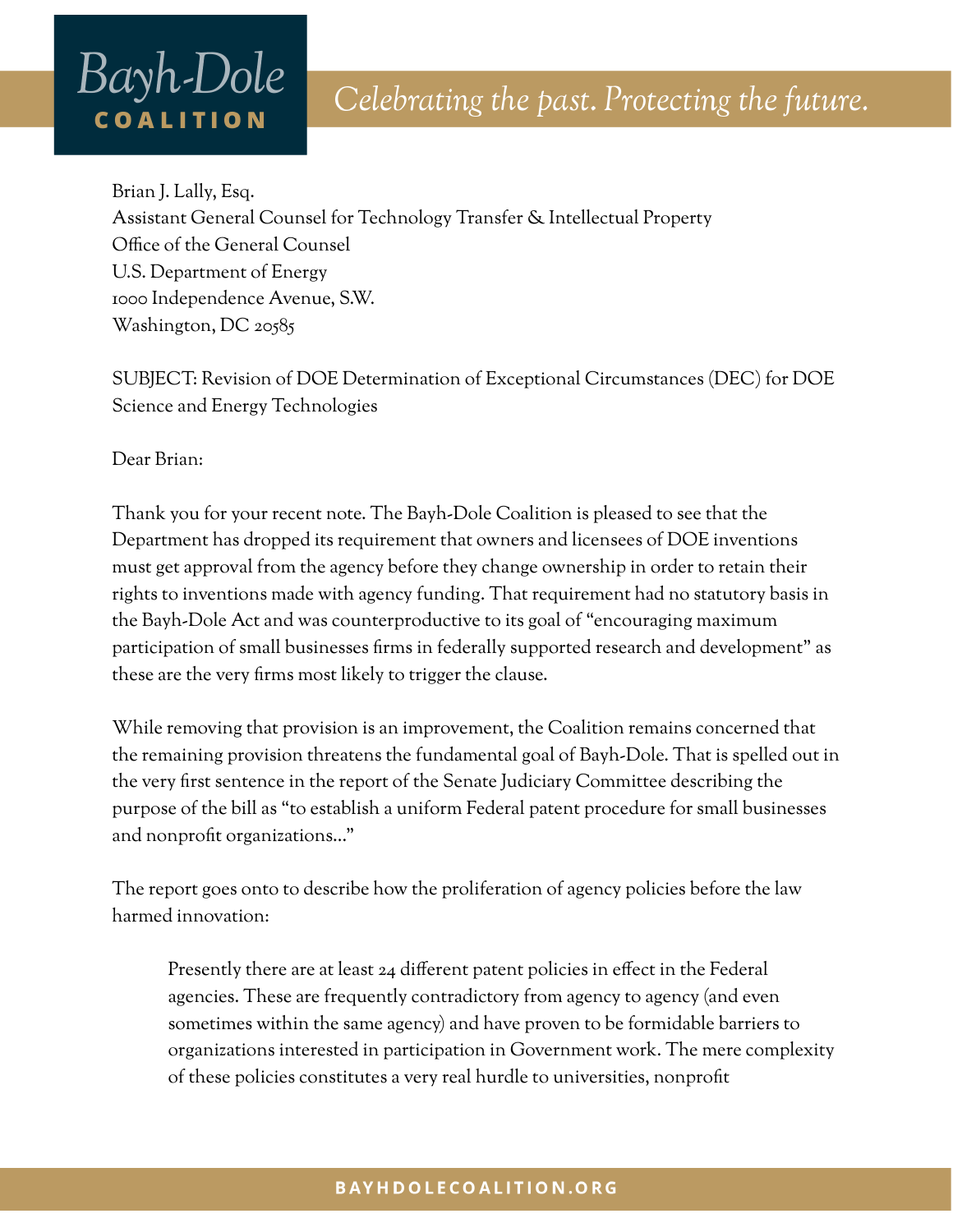## Bayh-Dole **COALITION**

organizations and small businesses who do not have large legal staffs to negotiate through this policy maze.

Thus, creating uniform policies across all agencies is a central tenet of the law. The "exceptional circumstances" clause of Bayh-Dole is not a loophole for undermining that goal.

Bayh-Dole was one of the first statutes to promote domestic manufacturing, which it did in the case of products arising from exclusive licenses that are sold in the United States. In your note and in the Department's "Frequently Asked Questions" paper explaining the DEC, the Department contends that this language is now antiquated because it does not include products made from non-exclusive licenses or for those intended for foreign sale. Both your note and the FAQ state that "case examples" underscore this point, but no specific cases are presented, only general statements. There is certainly no evidence to support an inference that academic institutions are intentionally using non-exclusive licenses in order to avoid triggering Bayh-Dole's domestic manufacturing preference.

We do agree that the problem of increasing U.S. manufacturing is "complex and multi-dimensional." The crux of the problem is that too many times it is impossible to find a domestic firm with the capability to competitively produce a product.

However, putting an additional burden on academic institutions to find a domestic manufacturer for non-exclusive licenses and requiring case-by-case waivers from DOE when that proves impossible is highly unlikely to have much effect on our domestic manufacturing capability. The only thing it is likely to increase is government micro-management—the very thing Bayh-Dole was enacted to prevent.

It's also striking that rather than identifying specific DOE programs where a justification for increased domestic manufacturing can be made based on the availability of firms that can do the job, the DEC applies department-wide. We are concerned that it could set a precedent for other agencies to also establish their own domestic manufacturing policy. And that is exactly how a uniform patent policy ends.

It would have been more productive for the Department to have discussed its concerns with those who know most about the realities of licensing under the Bayh-Dole Act, the

#### BAYHDOLECOALITION.ORG